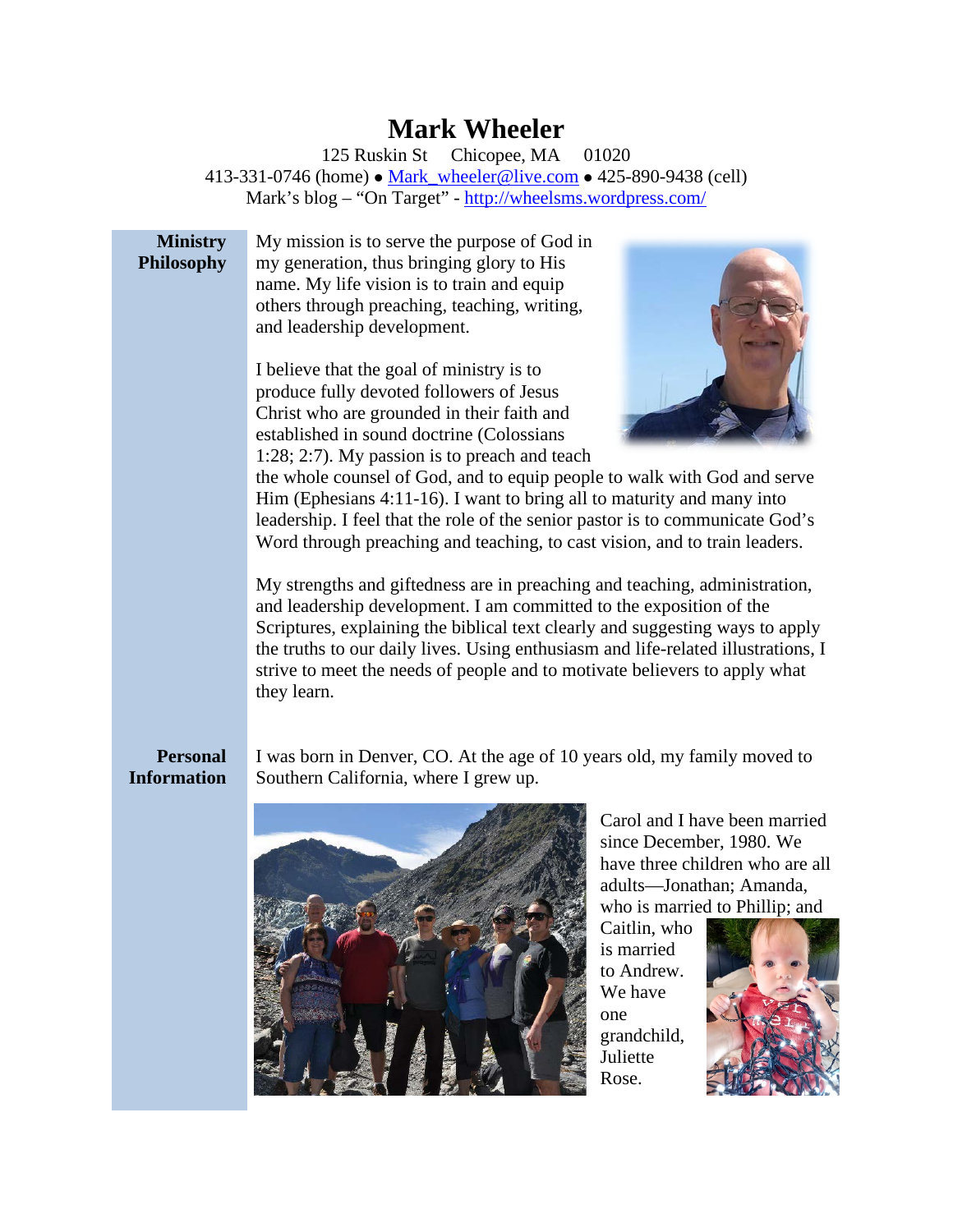|                                      | I became a Christian at the age of five through a Vacation Bible School<br>program at our church. I was taught that God loved me so it seemed natural<br>to give Him my life. However, as I grew older, I doubted my salvation many<br>times. Finally, during my junior high years, I remember vividly telling God<br>that if He wasn't in my life that I wanted Him to come in. From that time on,<br>I have had assurance and peace about my salvation. |
|--------------------------------------|-----------------------------------------------------------------------------------------------------------------------------------------------------------------------------------------------------------------------------------------------------------------------------------------------------------------------------------------------------------------------------------------------------------------------------------------------------------|
|                                      | My call to ministry is one which developed over a period of years as I saw<br>God use me in ministry. I am committed to ministry in the local church<br>because I believe it is the institution God has chosen to work through in the<br>spreading the Gospel.                                                                                                                                                                                            |
|                                      | I was ordained by the College Church in Wheaton, IL, on April 17, 1988.<br>My ordination was later transferred to the Evangelical Free Church of<br>America on July 13, 2005.                                                                                                                                                                                                                                                                             |
| <b>Education</b>                     | Ph.D.<br>1989<br>Biola University, Talbot School of Theology<br>(The original degree was an Ed.D. awarded in 1989. It<br>was later changed to a Ph.D. in 1999.)                                                                                                                                                                                                                                                                                           |
|                                      | Th.M.<br>1984<br>Dallas Theological Seminary                                                                                                                                                                                                                                                                                                                                                                                                              |
|                                      | B.A.<br>1977<br><b>Biola College</b>                                                                                                                                                                                                                                                                                                                                                                                                                      |
| <b>Ministry</b><br><b>Experience</b> | <b>SENIOR PASTOR, September 2012 - Present</b><br>First Central Bible Church, Chicopee, MA                                                                                                                                                                                                                                                                                                                                                                |
|                                      | My primary responsibilities are to preach, teach, shepherd, and equip<br>$\bullet$<br>I visit people in the hospital, conduct weddings and funerals, conduct<br>٠<br>performance reviews, lead the elders, participate in various boards and<br>committees, recruit, mentor, counsel, and many other duties                                                                                                                                               |
|                                      |                                                                                                                                                                                                                                                                                                                                                                                                                                                           |
|                                      |                                                                                                                                                                                                                                                                                                                                                                                                                                                           |
|                                      |                                                                                                                                                                                                                                                                                                                                                                                                                                                           |
|                                      |                                                                                                                                                                                                                                                                                                                                                                                                                                                           |
|                                      |                                                                                                                                                                                                                                                                                                                                                                                                                                                           |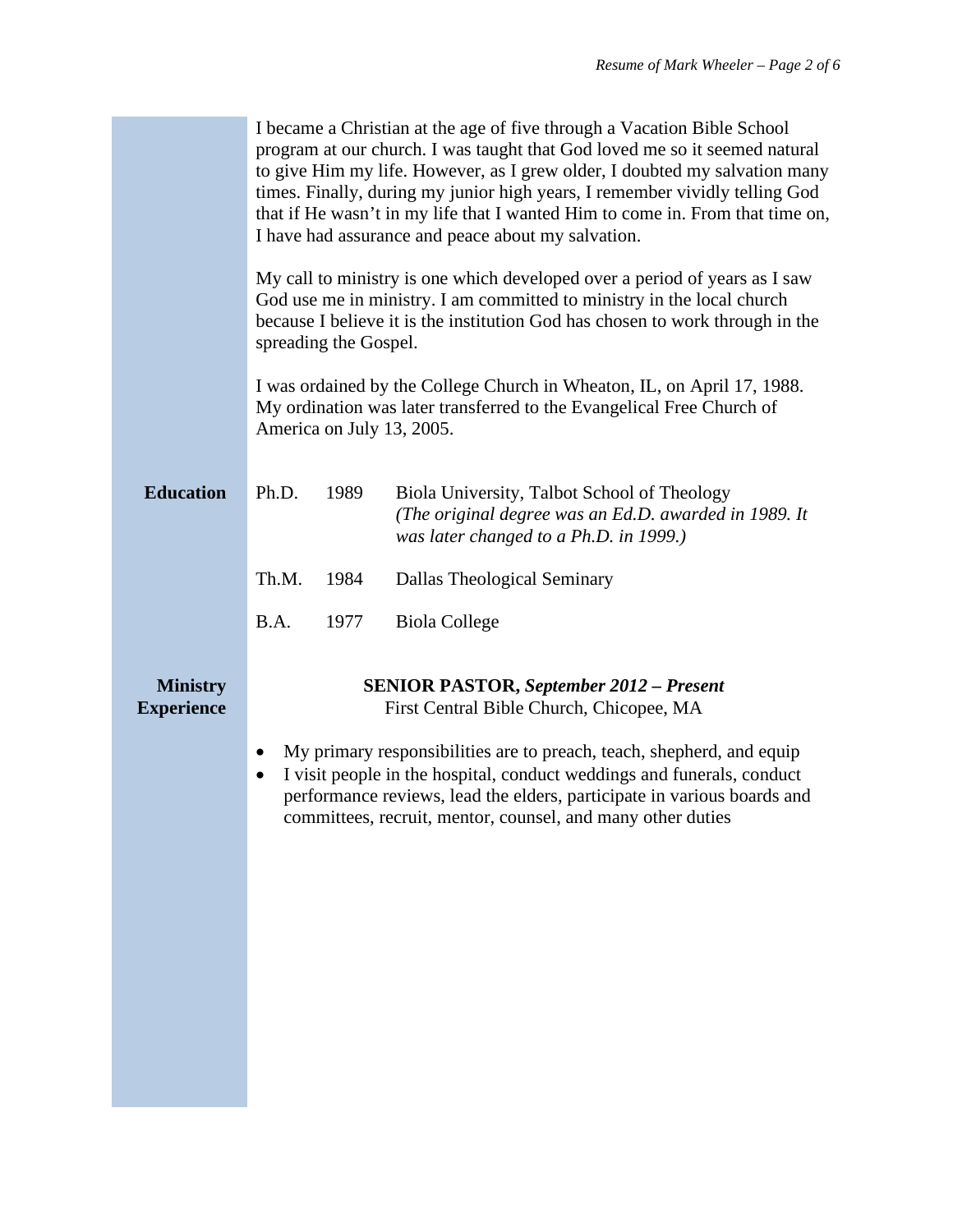#### **ADJUNCT PROFESSOR,** *Spring 2017 - Present* Regent University

- Taught the following online undergraduate courses in the department of Biblical Studies and Christian Ministry for the College of Arts & Sciences):
	- BIBL 103: Old Testament Studies (Fall 2017)
	- BIBL 105 Introduction to Bible (Fall 2018, Summer 2020)
	- BIBL 106: Christian Doctrine (Spring 2018, Summer 2018, Spring 2020. Summer 2020, Summer 2021)
	- BIBL 200 Principles of Hermeneutics and Theological Thinking (Spring 2019, Spring 2020, Summer 2020)
	- BIBL 210 Biblical Background and Interpretation (Spring 2018)
	- BIBL 230 Theological Writing and Research (Fall 2019)
	- BIBL 250 Mission and Message of Jesus (Fall 2018)
	- BIBL 255 The Gospels (Fall 2021)
	- BIBL 282 Pentateuch (Fall 2020, Fall 2021)
	- BIBL 301 Apologetics (Summer 2022)
	- BIBL 313 Old Testament Prophets (Spring 2021, Spring 2022)
	- BIBL 316 Acts of the Apostles (Summer 2022)
	- BIBL 318 General Epistles (Spring 2021)
	- BIBL 330 Romans (Spring 2021)
	- BIBL 332 Systematic Theology II (Fall 2021)
	- BIBL 373 Preaching and Teaching the Bible (Fall 2021)
	- BIBL 401 Christian Ministry (Spring 2017)
	- BIBL 485 Senior Seminar (Spring 2021)

#### **INSTRUCTOR**, *1987 – Present*

Walk Thru the Bible Ministries

• I have been trained in several Walk Thru the Bible Seminars— Old Testament Classic, OTLive, New Testament Classic, NTLive, 7 Laws of the Learner, Biblical Portrait of Marriage, Effective Parenting, and Raise Up A Child. I have taught the seminars in North America and Internationally.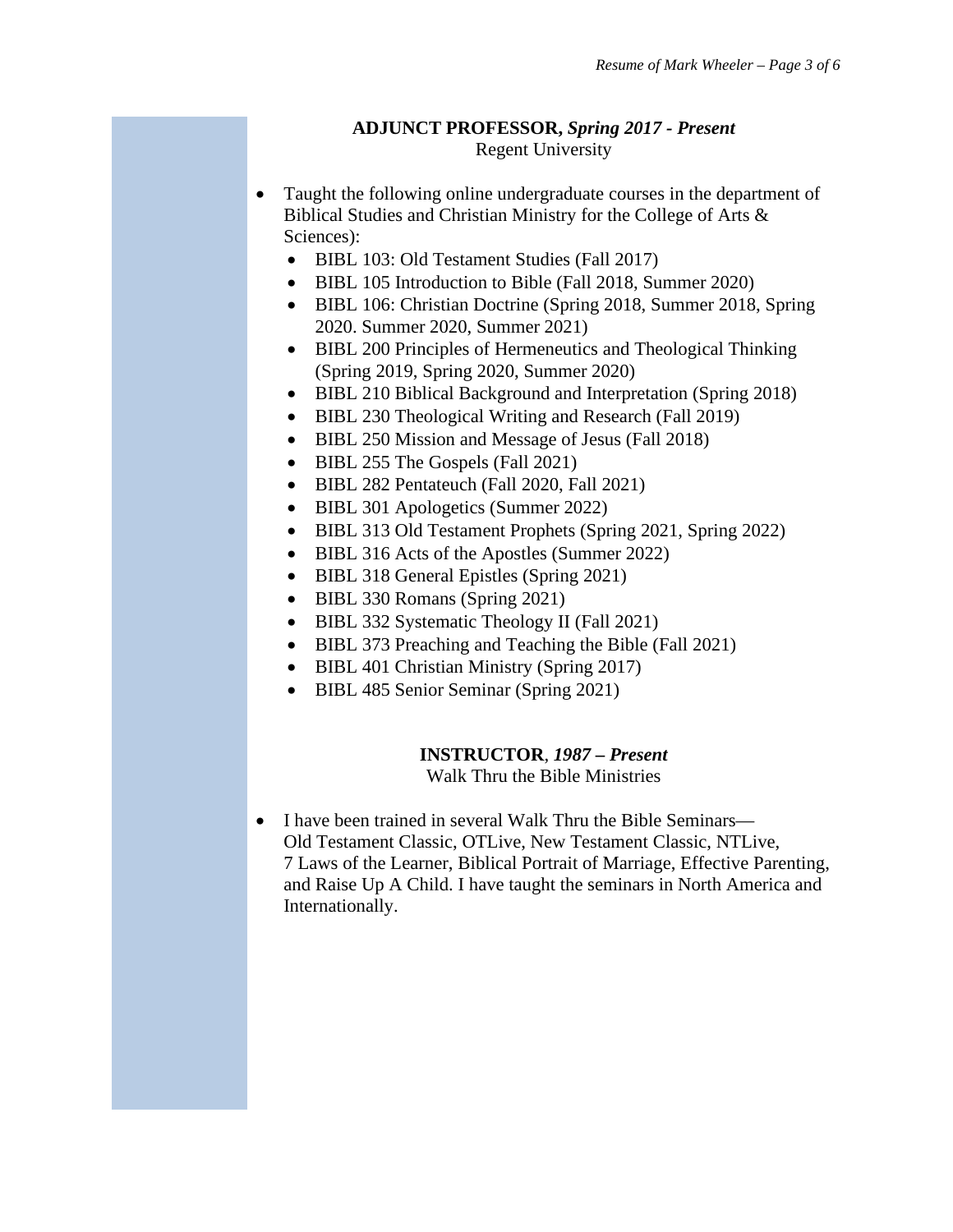## **SENIOR PASTOR**, *September 2004 – February 2012* United Evangelical Free Church, Seattle, Washington

- My primary responsibilities were to preach, teach, shepherd, and equip
- I visited people in the hospital, conducted weddings and funerals, managed staff, conducted performance reviews, led various committees, recruited, mentored, counseled, developed policies and procedures, and helped plan, oversee, and manage budgets
- I created and implemented a strategy for church-based leadership development which focused on Biblical Studies, Theological Studies, Ministry Foundations, Ministry Skills, Character Development, and Life Skills. The courses I taught included: Book of Acts; Doctrine of the Holy Spirit; Character and Habits of a Leader; Elders and Leaders; Parenting with a Purpose; Principles and Stages of Spiritual Growth; Principles of Leadership; Leadership Principles in Joshua; and the book of Nehemiah.

### **ASSOCIATE PASTOR**, *February 1990 – June 2004*

Crossroads Bible Church, Bellevue, Washington Singles Pastor, 1990 – 1992 Pastor of Adult Ministries, 1992 – 1997 Pastor of Adult Ministries & Missions, 1997 – 2003 Acting Executive Pastor, 2001 – 2002 Missions Pastor, 2003 – 2004

- I mentored several individuals, preached several times a year, taught a weekly Adult Bible Fellowship Class, led the pastoral staff and support staff meetings, and led two pastoral search committees
- I oversaw the missions program of the church including missions education, budget, and leading and training short-term ministry teams
- I collaborated in designing and implementing a strategy for church-based leadership development, which included Crossroads' Institute for Biblical Studies and Veritas leadership development track. The courses I taught included: Acts, Pauline epistles, Doctrine of the Church, Doctrine of the Holy Spirit, Teaching to Change Lives, Character and Habits of a Leader, Life Development Planner, and Theology for Leaders.

## **PASTOR OF CHRISTIAN EDUCATION, September 1986 – July 1989** College Church in Wheaton, Wheaton, Illinois

- I oversaw the Christian education program from nursery through adults, small group ministries, premarital counseling
- I served as a resource for the Board of Christian Education, preaching on occasion, in addition to various other duties.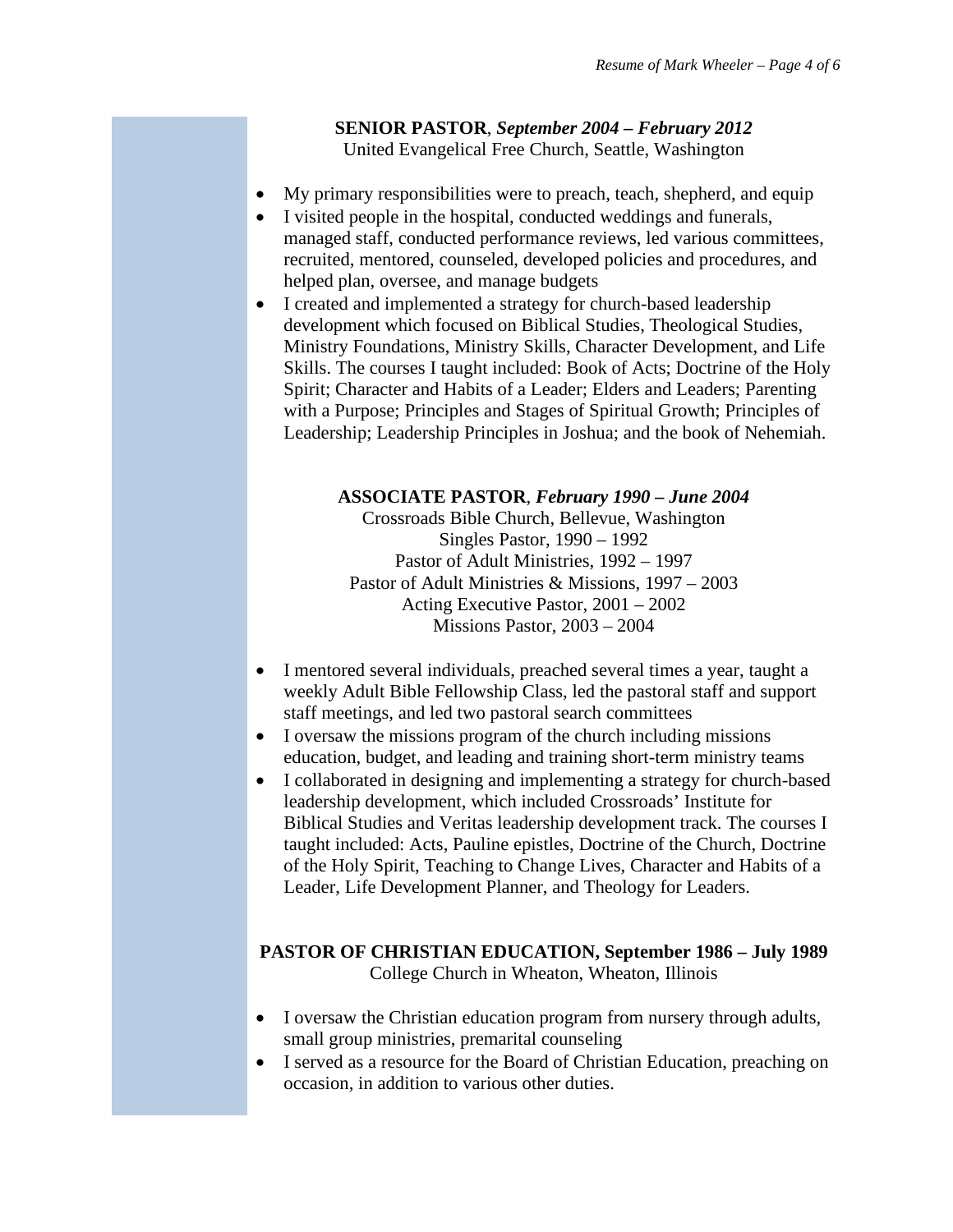| <b>International</b><br><b>Experience</b> | September 1992 – Orlyonek & Anapa (Black Sea region), Russia –<br>$\bullet$<br>participated in an evangelistic CoMission Convocation<br>October 1993 – Murmansk & Tver, Russia – led team from Crossroads<br>$\bullet$<br>Bible Church to participate in an evangelistic CoMission Convocation<br>November 1994 – Simferopol & Kiev, Ukraine – helped train Walk Thru<br>$\bullet$<br>the Bible instructors<br>May 1995 - Kremenchuk, Ukraine - led team from Crossroads Bible<br>Church to participate in an evangelistic CoMission Convocation<br>February 1997 – Bryansk, Russia – taught a two-week course on<br>"Marriage and the Family" at the Bryansk Bible Institute<br>March 1998 – Leon & Toral, Spain – led a construction team to work on<br>$\bullet$<br>a conference center<br>January 2000 – Leon & Toral, Spain – led a team of computer<br>$\bullet$<br>professionals for a conference<br>August 2000 – Jos, Nigeria – investigated possible ministry with ECWA<br>(Evangelical Church of West Africa)<br>November 2002 - Moscow, Russia - spoke at the first ever Alumni<br>$\bullet$<br>Conference for the New Life Bible College<br>May 2003 – Moscow, Russia – led a team from Crossroads Bible Church<br>$\bullet$<br>to participate in and teach at Leadership Development conference for the<br>New Life Bible College, part of their continuing education program for<br>graduates<br>April 2004 - Moscow, Russia - led a team from Crossroads Bible<br>Church to participate in and teach at a conference on Personal Spiritual<br>Disciplines for the New Life Bible College, part of their continuing<br>education program for graduates<br>May 2006 - Moscow, Russia - taught at a conference on Biblical<br>$\bullet$<br>Church Leadership for the New Life Bible College, part of their<br>continuing education program for graduates<br>February 2011 - Tsibanobalka, Russia - taught a course on the book of<br>$\bullet$<br>Joshua with an emphasis on Joshua's leadership principles at the House<br>of Grace, a guest house for Russian pastors<br>February 2012 – Tsibanobalka, Russia – taught a course on the life of<br>$\bullet$<br>David at the House of Grace, a guest house for Russian pastors<br>February 2014 – Tsibanobalka, Russia – taught a course on the<br>$\bullet$<br>Patriarchs (Abraham, Isaac, Jacob, & Joseph) at the House of Grace, a<br>guest house for Russian pastors<br>February-March 2015 – Tsibanobalka & Elista, Russia – taught a course<br>٠<br>on the life of Moses in two locations—at the House of Grace, a guest |
|-------------------------------------------|----------------------------------------------------------------------------------------------------------------------------------------------------------------------------------------------------------------------------------------------------------------------------------------------------------------------------------------------------------------------------------------------------------------------------------------------------------------------------------------------------------------------------------------------------------------------------------------------------------------------------------------------------------------------------------------------------------------------------------------------------------------------------------------------------------------------------------------------------------------------------------------------------------------------------------------------------------------------------------------------------------------------------------------------------------------------------------------------------------------------------------------------------------------------------------------------------------------------------------------------------------------------------------------------------------------------------------------------------------------------------------------------------------------------------------------------------------------------------------------------------------------------------------------------------------------------------------------------------------------------------------------------------------------------------------------------------------------------------------------------------------------------------------------------------------------------------------------------------------------------------------------------------------------------------------------------------------------------------------------------------------------------------------------------------------------------------------------------------------------------------------------------------------------------------------------------------------------------------------------------------------------------------------------------------------------------------------------------------------------------------------------------------------------------------------------------------------------------------------------------------------------------------------------------------------------------------------------------|
|                                           | house for Russian pastors in Tsibanobalka, and in Elista<br>March $2016$ – Tsibanobalka & Elista, Russia, taught a course on the<br>$\bullet$<br>book of Romans (chs. 1-8) in two locations—at the House of Grace in<br>Tsibanobalka and in Elista                                                                                                                                                                                                                                                                                                                                                                                                                                                                                                                                                                                                                                                                                                                                                                                                                                                                                                                                                                                                                                                                                                                                                                                                                                                                                                                                                                                                                                                                                                                                                                                                                                                                                                                                                                                                                                                                                                                                                                                                                                                                                                                                                                                                                                                                                                                                           |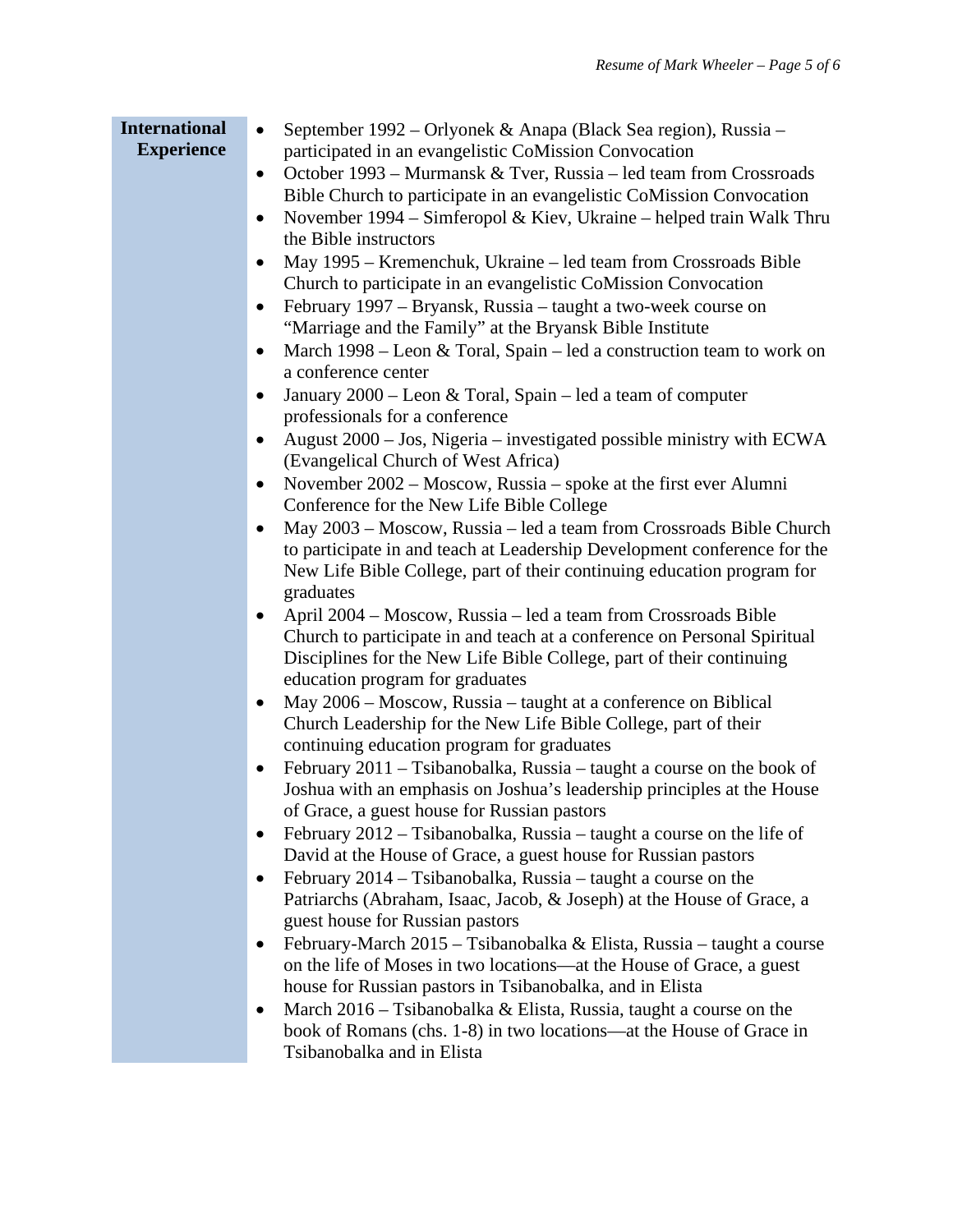|                     | March $2017 - Tsi$ banobalka & Elista, Russia, taught a course on the<br>book of Romans (chs. 9-16) in two locations—at the House of Grace in<br>Tsibanobalka and in Elista<br>April 2018 – Anapa & Elista, Russia, taught a course on the book of<br>$\bullet$<br>Revelation in two locations-in Anapa and in Elista<br>May 2019 - Anapa & Elista, Russia, taught a course on the Harmony of<br>the Gospels in two locations—in Anapa & Elista<br>October 2019 – Moscow, Russia, taught a week-long conference on<br>"How do we identify and train the next generation of leaders in the<br>church?" for pastors and leaders<br>October 2020 – Taught a virtual class on Principles of Teaching for<br>٠<br>pastors in Russia (part of a team of four teachers who taught on various<br>topics during the one-day class)<br>November 2021 – Taught a virtual session on Confronting the Culture:<br>A study of Elijah in 1 Kings 16-18 (part of the Fall 2021 seminar for<br>Russian pastors and wives)                                                                                                                                                                                                                                                                                                                                                                                                                                                                                                          |
|---------------------|-------------------------------------------------------------------------------------------------------------------------------------------------------------------------------------------------------------------------------------------------------------------------------------------------------------------------------------------------------------------------------------------------------------------------------------------------------------------------------------------------------------------------------------------------------------------------------------------------------------------------------------------------------------------------------------------------------------------------------------------------------------------------------------------------------------------------------------------------------------------------------------------------------------------------------------------------------------------------------------------------------------------------------------------------------------------------------------------------------------------------------------------------------------------------------------------------------------------------------------------------------------------------------------------------------------------------------------------------------------------------------------------------------------------------------------------------------------------------------------------------------------------|
| <b>Publications</b> | "Secure in the storm" Kindred Spirit, Summer 1986<br>$\bullet$<br>"Are you welcome in His presence?" Kindred Spirit, Winter 1986<br>$\bullet$<br>"Choose to say, 'Thank you!"" Decision, November 1986<br>$\bullet$<br>"The marks of a servant" Discipleship Journal (42), November 1987<br>"Learning to be content" Decision, September 1989<br>"The relationship between parenting styles and the spiritual well-being<br>and religiosity of college students" Christian Education Journal, Winter<br>1991<br>"When you're forced out" (Name withheld) Leadership, Spring 1991<br>"The seven dwarfs go to church" Discipleship Journal (63), May/June<br>$\bullet$<br>1991<br>"Preparation precedes presentation" Advance (Columbia Baptist)<br>Conference) September 1991<br>"Hurry up & wait" Kindred Spirit, Winter 1991<br>$\bullet$<br>"Serving appetizing meals: The use of word pictures in preaching and<br>teaching the Bible" Christian Education Journal, (Winter 1992).<br>Article also appeared as a chapter in Developing a Christian<br>imagination (Compiled by Warren W. Wiersbe). Wheaton, IL: Victor<br>Books, 1995<br>A dad's blessing. (Written with John Trent and Gary Smalley).<br>Nashville, TN: Thomas Nelson, 1994<br>Study guide for The hidden value of a man. (Book written by John<br>Trent and Gary Smalley) Colorado Springs, CO: Focus on the Family,<br>1994<br>Contributed two chapters to The Christian life for the kindred in spirit.<br>Gresham, OR: Vision House, 1994 |